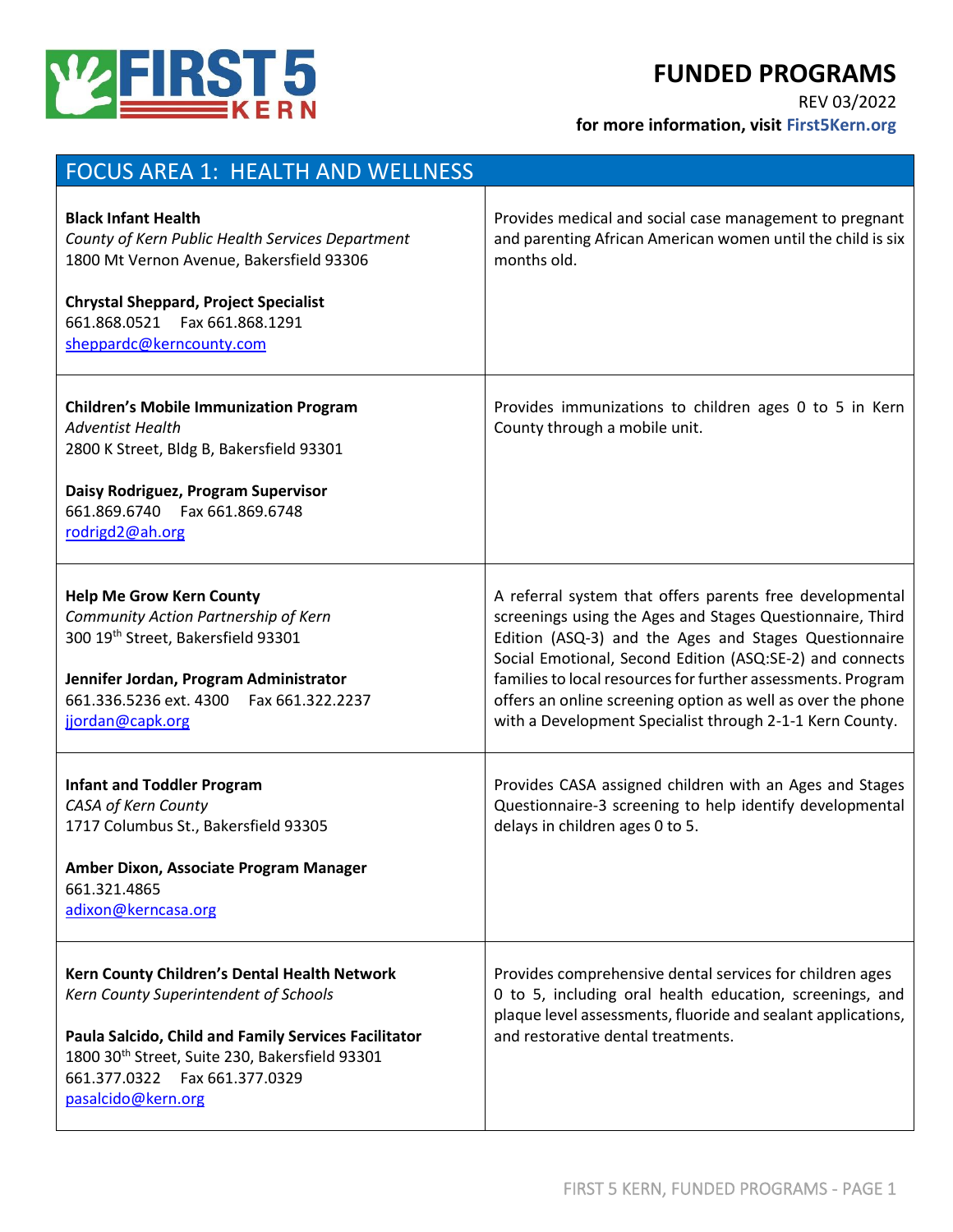| <b>Kern Valley Aquatics Program</b><br>South Fork Union School District<br>5225 Kelso Valley Road, Weldon 93283<br>Mailing: PO Box 1006, Weldon 93283<br>Danica Vittoria, Summer Programs Director<br>760.223.0657<br>dvittoria@southforkschool.org                                                                                                  | Provides children ages 0 to 5 and their families with<br>American Red Cross certified water safety and injury<br>prevention education, CPR certification, and swim lessons<br>for children ages 0 to 5.                                                                                                                                                                                     |
|------------------------------------------------------------------------------------------------------------------------------------------------------------------------------------------------------------------------------------------------------------------------------------------------------------------------------------------------------|---------------------------------------------------------------------------------------------------------------------------------------------------------------------------------------------------------------------------------------------------------------------------------------------------------------------------------------------------------------------------------------------|
| <b>Make A Splash</b><br>City of Bakersfield Department of Recreation and Parks<br>1325 Q Street, Suite 200, Bakersfield 93301<br>Mailing: 1600 Truxtun Avenue, 3rd Floor, Bakersfield 93301<br>Ja'Nette Beck, Recreation Supervisor<br>661.852.7433  Fax 661.852.7434<br>jbeck@bakersfieldcity.us                                                    | Provides easily accessible lifesaving and water safety<br>education programs for parents and their children through<br>parent certification in CPR, first aid and water safety<br>education, parent/child swim lessons and recreational<br>swimming.                                                                                                                                        |
| <b>Medically Vulnerable Infant Program</b><br>Clinica Sierra Vista<br>2000 Physicians Blvd, Bakersfield 93301<br><b>Nancy Banuelos, RN</b><br>661.635.3050<br>maria.banuelos@clinicasierravista.org                                                                                                                                                  | Provides home-based, medical case management by<br>registered nurses for medically vulnerable infants and their<br>families.                                                                                                                                                                                                                                                                |
| Medically Vulnerable Care Coordination Project of K C<br>County of Kern Public Health Services Department<br>1800 Mt Vernon Avenue, Bakersfield 93306<br>Phela Batiste, Interim Coordinator<br>661.218.7037    Fax 661.868.0218<br>batistep@kerncounty.com<br><b>Hector Gutierrez, Project Director</b><br>661.900.7588<br>hgutierrez@first5kern.org | Facilitates the identification of needs and coordination of<br>services for medically vulnerable infants and children ages<br>0 to 5 in Kern County. The Project works to improve the<br>system of services for parents, providers and other health<br>care, education and social service partners by bridging<br>service gaps and leveraging resources.                                    |
| <b>Nurse Family Partnership Program</b><br>County of Kern Public Health Services Department<br>1800 Mt Vernon Avenue, Bakersfield 93306<br>Keyna Ramirez, Supervising Public Health Nurse<br>661.868.5256  Fax 661.868.0218<br>ramirezk@kerncounty.com                                                                                               | Through public health nurses, the program provides<br>intensive case management, parent education and support<br>services to high-risk, low-income, first-time mothers and<br>their child to improve pregnancy outcomes, the child's<br>health and development, and the family's economic self-<br>sufficiency. The program works with each family for two<br>and a half years (30 months). |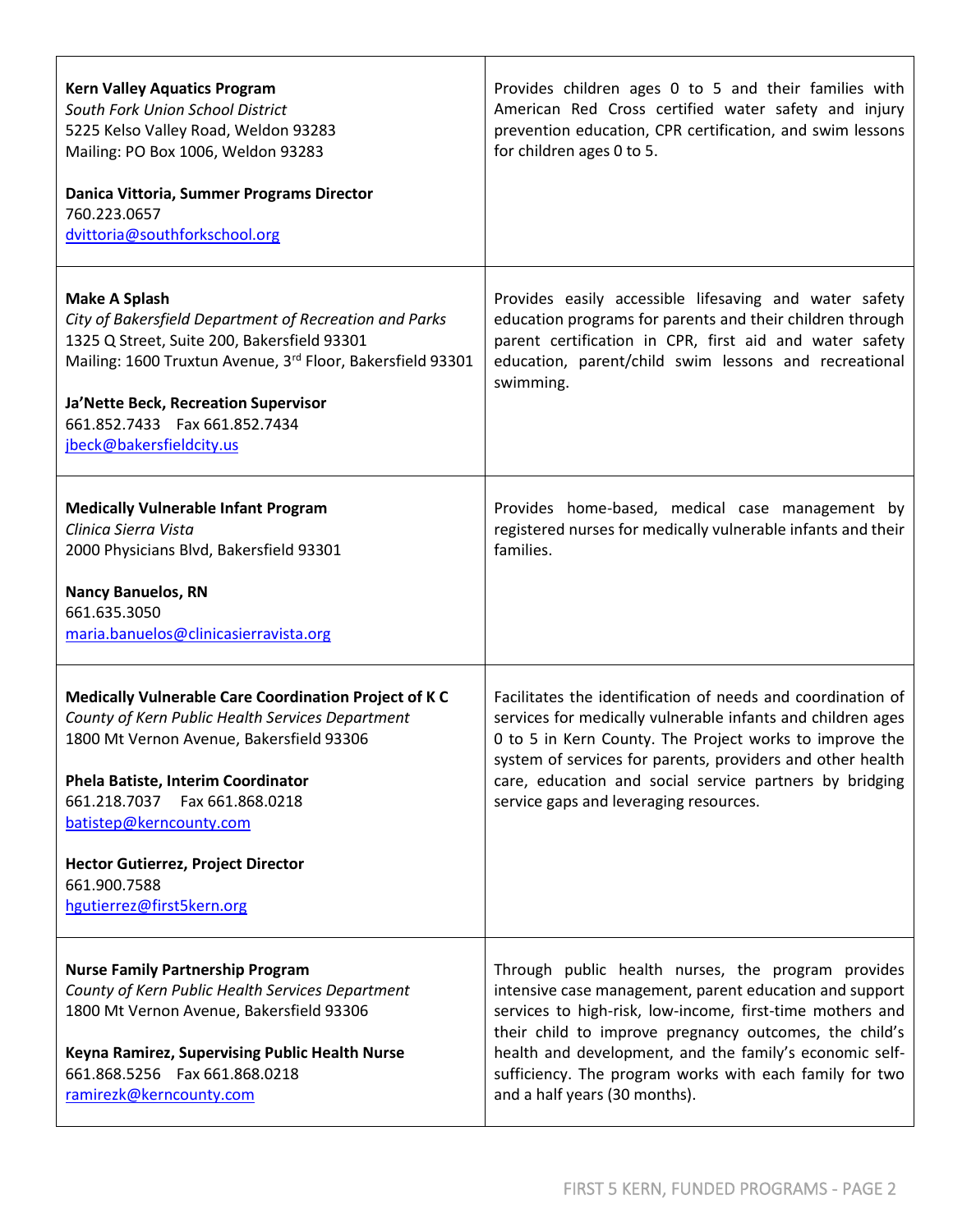| <b>Richardson Special Needs Collaborative</b><br>Kern County Superintendent of Schools<br>1515 Feliz Drive, Bakersfield 93307<br>Mailing: 1300 17 <sup>th</sup> Street, Bakersfield 93301<br>Wes Neal, Director of Special Education<br>661.336.5482    Fax 661.834.9202<br>weneal@kern.org | Provides case management, behavioral needs screenings<br>and referrals, and other support services to children ages 0<br>to 5 with special needs and their families.                                                                                                        |
|---------------------------------------------------------------------------------------------------------------------------------------------------------------------------------------------------------------------------------------------------------------------------------------------|-----------------------------------------------------------------------------------------------------------------------------------------------------------------------------------------------------------------------------------------------------------------------------|
| <b>Special Start for Exceptional Children</b><br><b>Caring Corner</b><br>942 Wible Road, Bakersfield 93304<br>Tami England, Program Developer<br>661.847.7342<br>Fax 661.847.7346<br>tami@interimhomehealth.com                                                                             | Provides quality early childhood education, parent support,<br>and childcare services with non-traditional hours for<br>medically fragile infants and toddlers at no cost to families.                                                                                      |
| <b>FOCUS AREA 2: PARENT EDUCATION AND SUPPORT SERVICES</b>                                                                                                                                                                                                                                  |                                                                                                                                                                                                                                                                             |
| 2-1-1 Kern County<br>Community Action Partnership of Kern<br>300 19th Street, Bakersfield 93301<br>Jennifer Jordan, Program Administrator<br>661.336.5236 ext. 4300<br>Fax 661.322.2237<br>jjordan@capk.org                                                                                 | A countywide information and referral system, providing<br>referrals to and information about community services 24<br>hours a day, seven days a week.                                                                                                                      |
| <b>Arvin Family Resource Center</b><br><b>Arvin Union School District</b><br>300 Franklin Street, Arvin 93203<br>Dr. Mario Venegas, Coordinator<br>661.854.6525    Fax 661.854.6585<br>mvenegas@arvin-do.com                                                                                | Provides direct family support services through case<br>management, parenting classes, referrals, and promotes<br>parents' knowledge of developmental milestones and<br>norms. The FRC is the central location for services in Arvin<br>and neighboring communities.        |
| <b>Buttonwillow Community Resource Center</b><br><b>Buttonwillow Union School District</b><br>42600 Highway 58, Buttonwillow 93206<br>Serena Garcia, Program Coordinator<br>661.764.9405<br>Fax 661.764.9445<br>sgarcia@buttonwillowschool.com                                              | Provides direct family support services through case<br>management, parenting classes, referrals, and promotes<br>parents' knowledge of developmental milestones and<br>norms. The FRC is the central location for services in<br>Buttonwillow and neighboring communities. |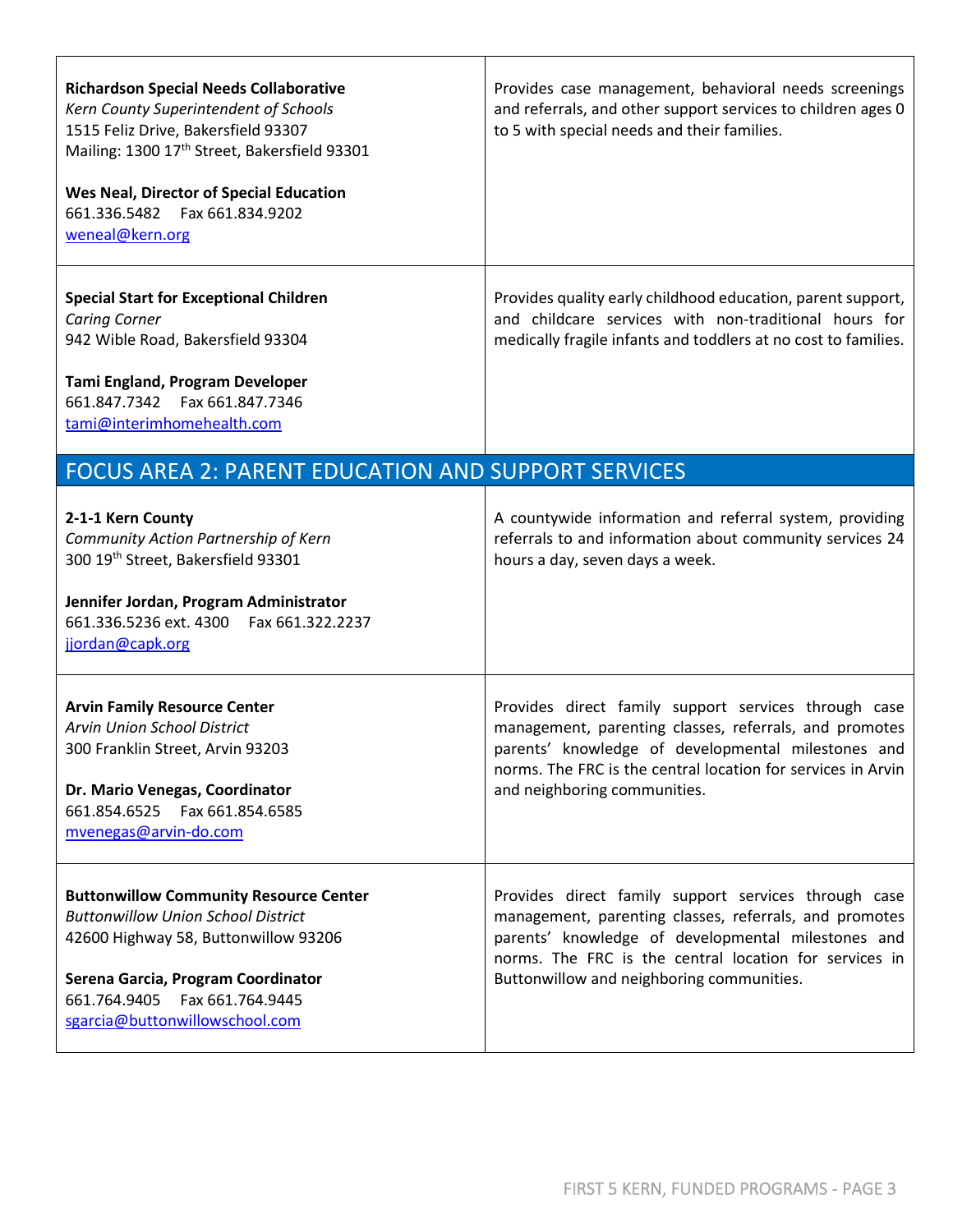| <b>Differential Response</b><br>Kern County Network for Children<br>1801 19th Street, Bakersfield 93301<br>Mailing: 1300 17 <sup>th</sup> Street, Bakersfield 93301<br>Jayme Stuart, Facilitator<br>661.636.4488  Fax 661.588.7949<br>jastuart@kern.org                             | Assists families at the first report of suspected child abuse<br>and neglect through intensive home visitations, integrated<br>case management and supportive services to measurably<br>reduce rates of recurrence of child abuse, neglect, and<br>entry into protective custody and foster care.                                                                                                     |
|-------------------------------------------------------------------------------------------------------------------------------------------------------------------------------------------------------------------------------------------------------------------------------------|-------------------------------------------------------------------------------------------------------------------------------------------------------------------------------------------------------------------------------------------------------------------------------------------------------------------------------------------------------------------------------------------------------|
| <b>Domestic Violence Reduction Project</b><br>Greater Bakersfield Legal Assistance, Inc. (GBLA)<br>615 California Avenue, Bakersfield 93304<br>Estela Casas, Esq., Executive Director<br>661.334.4660  Fax 661.325.4482<br>ecasas@gbla.org                                          | Provides direct legal services and representation in civil<br>matters to protect children ages 0 to 5 from further<br>exposure to domestic violence in the home; and assistance<br>through legal processes.                                                                                                                                                                                           |
| <b>East Kern Family Resource Center</b><br>Community Action Partnership of Kern<br>16804 Highway 14, Unit C, Mojave, 93501<br><b>Matthew Buck, Program Supervisor</b><br>661.824.4118  Fax 661.824.4150<br>mbuck@capk.org                                                           | Provides direct family support services through case<br>parenting classes<br>(including<br>management,<br>court-<br>mandated), referrals, and promotes parents' knowledge of<br>developmental milestones and norms. Provides early<br>learning through center-based and kindergarten transition<br>activities. The FRC is the central location for services in<br>Mojave and neighboring communities. |
| <b>Family Caregivers Project</b><br>Vision y Compromiso<br>2216 17th St., Bakersfield 93301<br><b>Hugo Ramirez, Director of Programs</b><br>hugo@visionycompromiso.org<br>Berenice Solis, Project Coordinator Central Calif. Region<br>661.575.7130<br>bsolis@visionycompromiso.org | Provides early childcare education and trainings to family,<br>friends, and neighbors caregivers and parents.                                                                                                                                                                                                                                                                                         |
| <b>Greenfield School Readiness Program</b><br>Greenfield Union School District<br>5400 Monitor St., Bakersfield 93307<br>Mailing: 1624 Fairview Road, Bakersfield 93307<br>Jordan Green, Coordinator<br>661.837.3720 x 4270  Fax 661.837.3723<br>greenj@gfusd.k12.ca.us             | Provides direct family support services through case<br>management, parenting classes, referrals, and promotes<br>parents' knowledge of developmental milestones and<br>norms. Provides early learning through center-based and<br>kindergarten transition activities. The FRC is the central<br>location for services in the Greenfield area.                                                        |

T

 $\overline{1}$ 

٦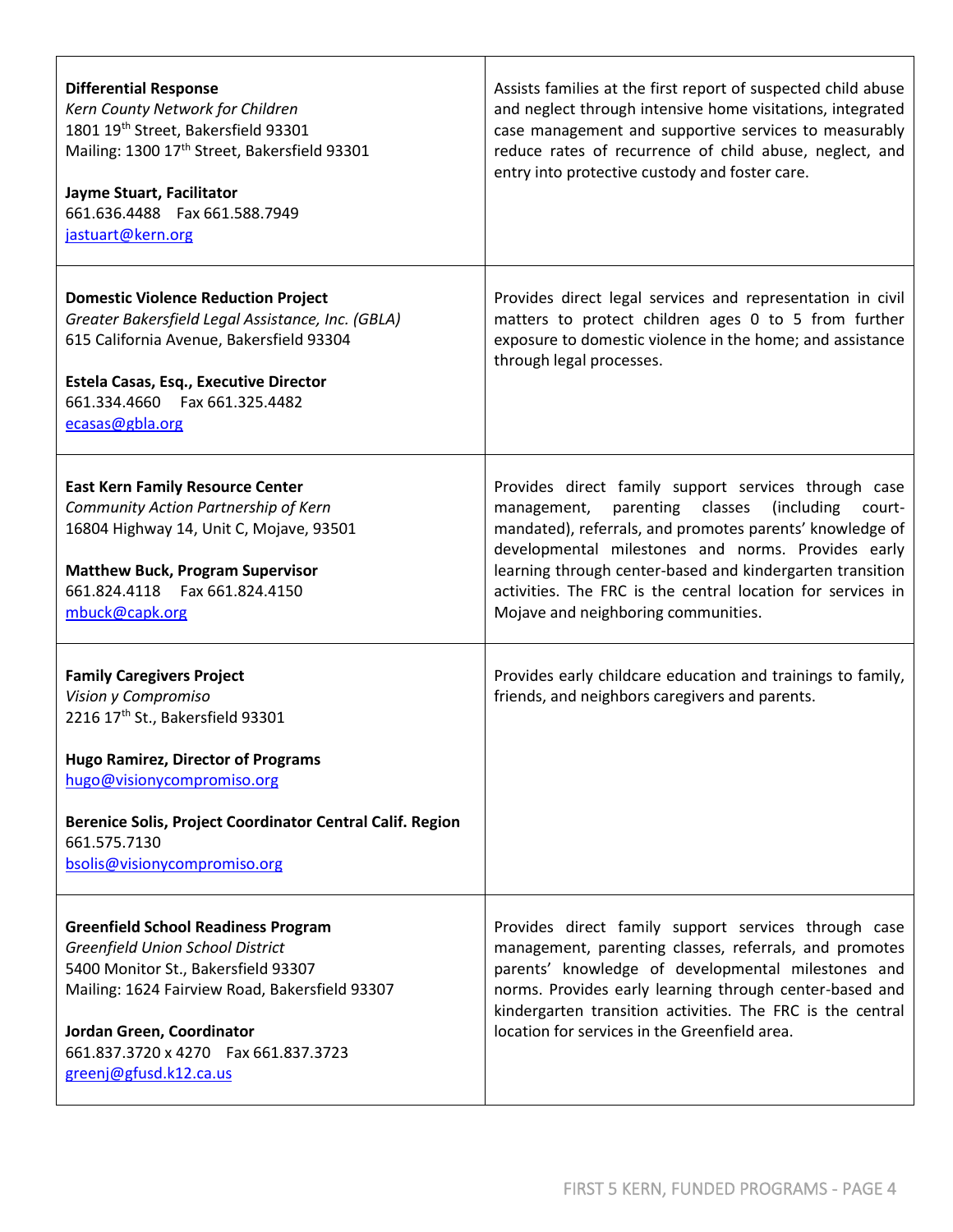| <b>Guardianship Caregiver Project</b><br>Greater Bakersfield Legal Assistance, Inc. (GBLA)<br>615 California Avenue, Bakersfield 93304<br>Estela Casas, Esq., Executive Director<br>661.334.4660  Fax 661.325.4482<br>ecasas@gbla.org                                                                                                   | Provides direct legal services to grandparents and<br>caregivers seeking legal guardianship over children ages 0<br>to 5, to ensure children are no longer subjected to neglect,<br>physical and/or sexual abuse. Prevents abused and<br>neglected children from entering an already overburdened<br>child protective services and foster care.    |
|-----------------------------------------------------------------------------------------------------------------------------------------------------------------------------------------------------------------------------------------------------------------------------------------------------------------------------------------|----------------------------------------------------------------------------------------------------------------------------------------------------------------------------------------------------------------------------------------------------------------------------------------------------------------------------------------------------|
| Kern River Valley Family Resource Center<br><b>Great Beginnings Program</b><br>Kernville Union School District<br>6048 Lake Isabella Blvd, Lake Isabella 93240<br>Mailing: PO Box 2905, Lake Isabella 93240<br><b>Melissa Vittoria, Director of District Programs</b><br>760.379.2556    Fax 760.379.1257<br>mvittoria@kernvilleusd.org | Provides direct family support services through case<br>parenting classes<br>(including)<br>management,<br>court-<br>mandated) and promoting parents' knowledge of<br>developmental milestones and norms. The FRC is the<br>central location for services in Lake Isabella and neighboring<br>communities.                                         |
| <b>Lamont Vineland School Readiness Program</b><br><b>Lamont School District</b><br>7839 Burgundy Avenue, Lamont 93241<br>Jennifer M. Wood-Slayton, Coordinator<br>661.845.2724    Fax 661.845.5114<br>jwood@lesd.us                                                                                                                    | Provides direct family support services through case<br>management, parenting classes (including court-<br>mandated), referrals, and promotes parents' knowledge of<br>developmental milestones and norms. The FRC is the<br>central location for services in the Lamont and Weedpatch<br>communities.                                             |
| <b>McFarland Family Resource Center</b><br><b>McFarland Unified School District</b><br>410 East Perkins Avenue, McFarland 93250<br>Mailing: 601 Second Street, McFarland 93250<br><b>Margie Perez, Coordinator</b><br>661.792.1883    Fax 661.792.3934<br>mperez@mcfarland.k12.ca.us                                                    | Provides direct family support services through case<br>management, parenting classes, referrals, and promotes<br>parents' knowledge of developmental milestones and<br>norms. Provides early learning through center-based and<br>kindergarten transition activities. The FRC is the central<br>location for services in the McFarland community. |
| <b>Mountain Communities Family Resource Center</b><br>Mountain Communities Family Resource Center, Inc.<br>3015 Mt Pinos Way, Suite 201, Frazier Park 93225<br>Mailing: PO Box 1902, Frazier Park 93225<br><b>Lindsay Call, Executive Director</b><br>661.245.4303    Fax 661.245.2516<br>lcall@mcfrc.com                               | Provides direct family support services through case<br>management, parenting classes, referrals, and promotes<br>parents' knowledge of developmental milestones and<br>norms. The FRC is the central location for services in the<br>Mountain Communities.                                                                                        |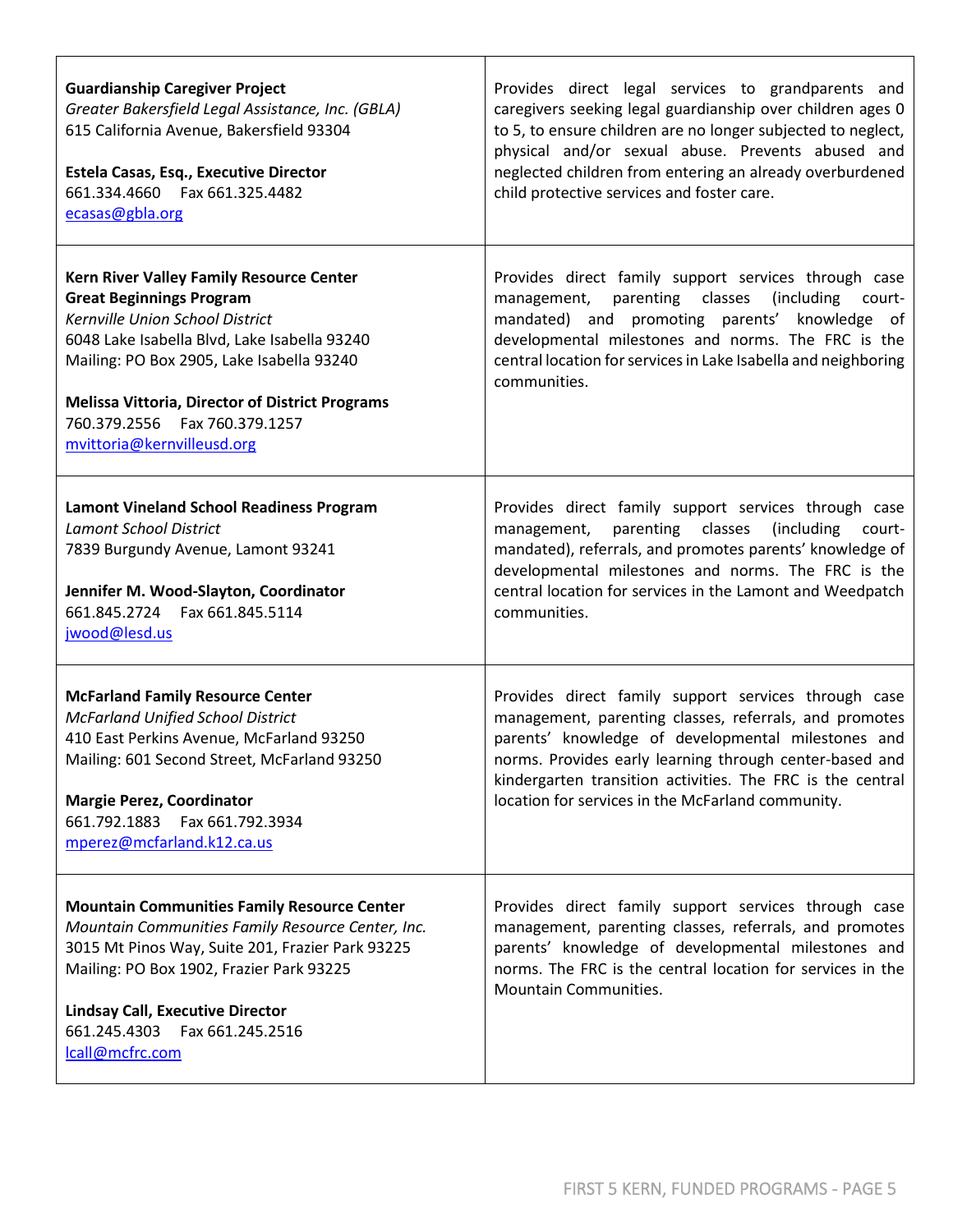| <b>Oasis Family Resource Center</b>                                                                                                                                                                                                                                      | Provides direct family support services through case                                                                                                                                                                                                                                                                                                                                          |
|--------------------------------------------------------------------------------------------------------------------------------------------------------------------------------------------------------------------------------------------------------------------------|-----------------------------------------------------------------------------------------------------------------------------------------------------------------------------------------------------------------------------------------------------------------------------------------------------------------------------------------------------------------------------------------------|
| Community Action Partnership of Kern                                                                                                                                                                                                                                     | parenting classes (including                                                                                                                                                                                                                                                                                                                                                                  |
| 814 N. Norma St.                                                                                                                                                                                                                                                         | management,                                                                                                                                                                                                                                                                                                                                                                                   |
| Ridgecrest, CA 93555                                                                                                                                                                                                                                                     | court-                                                                                                                                                                                                                                                                                                                                                                                        |
| Freddy Hernandez, Director of Youth & Community Svc                                                                                                                                                                                                                      | mandated), referrals, and promotes parents' knowledge of                                                                                                                                                                                                                                                                                                                                      |
| Ph: 760.248.3221                                                                                                                                                                                                                                                         | developmental milestones and norms. Provides early                                                                                                                                                                                                                                                                                                                                            |
| fhernandez@capk.org                                                                                                                                                                                                                                                      | learning through home-based and kindergarten transition                                                                                                                                                                                                                                                                                                                                       |
| <b>Eric Le Barbe, Supervisor</b>                                                                                                                                                                                                                                         | activities. The FRC is the central location for services in                                                                                                                                                                                                                                                                                                                                   |
| elebarbe@capk.org                                                                                                                                                                                                                                                        | Ridgecrest and neighboring communities.                                                                                                                                                                                                                                                                                                                                                       |
| <b>Shafter Healthy Start</b><br><b>Richland School District</b><br>300 N. Valley St., Shafter 93263<br><b>Isabell Gutierrez, Coordinator of Student and Family</b><br><b>Support Services</b><br>661.746.8692    Fax 661.746.8614<br>mgutierrez@rsdshafter.org           | Provides direct family support services through case<br>management and parenting classes (including court-<br>mandated).<br>Promotes<br>parents'<br>knowledge<br>of<br>developmental milestones and norms. Provides early<br>learning through center-based and kindergarten transition<br>activities. The FRC is the central location for services in<br>Shafter and neighboring communities. |
| <b>Southeast Neighborhood Partnership</b><br><b>Family Resource Center</b><br>Clinica Sierra Vista<br>815 Dr. Martin Luther King Jr. Blvd., Bakersfield 93307<br>Gabriela Borja, Supervisor<br>661.322.3276    Fax 661.323-5259<br>gabriela.borja@clinicasierravista.org | Provides direct family support services through case<br>management, court-mandated parenting classes, referrals,<br>and promotes parents' knowledge of developmental<br>milestones and norms. The FRC is the central location for<br>services in Southeast Bakersfield.                                                                                                                       |
| <b>Women's Shelter Network</b>                                                                                                                                                                                                                                           | Provides                                                                                                                                                                                                                                                                                                                                                                                      |
| Women's Center - High Desert, Inc.                                                                                                                                                                                                                                       | shelter,                                                                                                                                                                                                                                                                                                                                                                                      |
| 134 South China Lake Blvd, Ridgecrest 93555                                                                                                                                                                                                                              | medical                                                                                                                                                                                                                                                                                                                                                                                       |
| Jennifer Quinton, Shelter Director                                                                                                                                                                                                                                       | support,                                                                                                                                                                                                                                                                                                                                                                                      |
| 760.608.6465  Fax 760.371.3449                                                                                                                                                                                                                                           | and                                                                                                                                                                                                                                                                                                                                                                                           |
| jquinton@wchdinc.org                                                                                                                                                                                                                                                     | legal                                                                                                                                                                                                                                                                                                                                                                                         |
| <b>Carol Beecroft, Executive Director</b>                                                                                                                                                                                                                                | accompaniment, case management, group therapy and                                                                                                                                                                                                                                                                                                                                             |
| 760.371.1969    Fax 760.371.3449                                                                                                                                                                                                                                         | education for mothers and children who have experienced                                                                                                                                                                                                                                                                                                                                       |
| cbeecroft@wchdinc.org                                                                                                                                                                                                                                                    | family violence.                                                                                                                                                                                                                                                                                                                                                                              |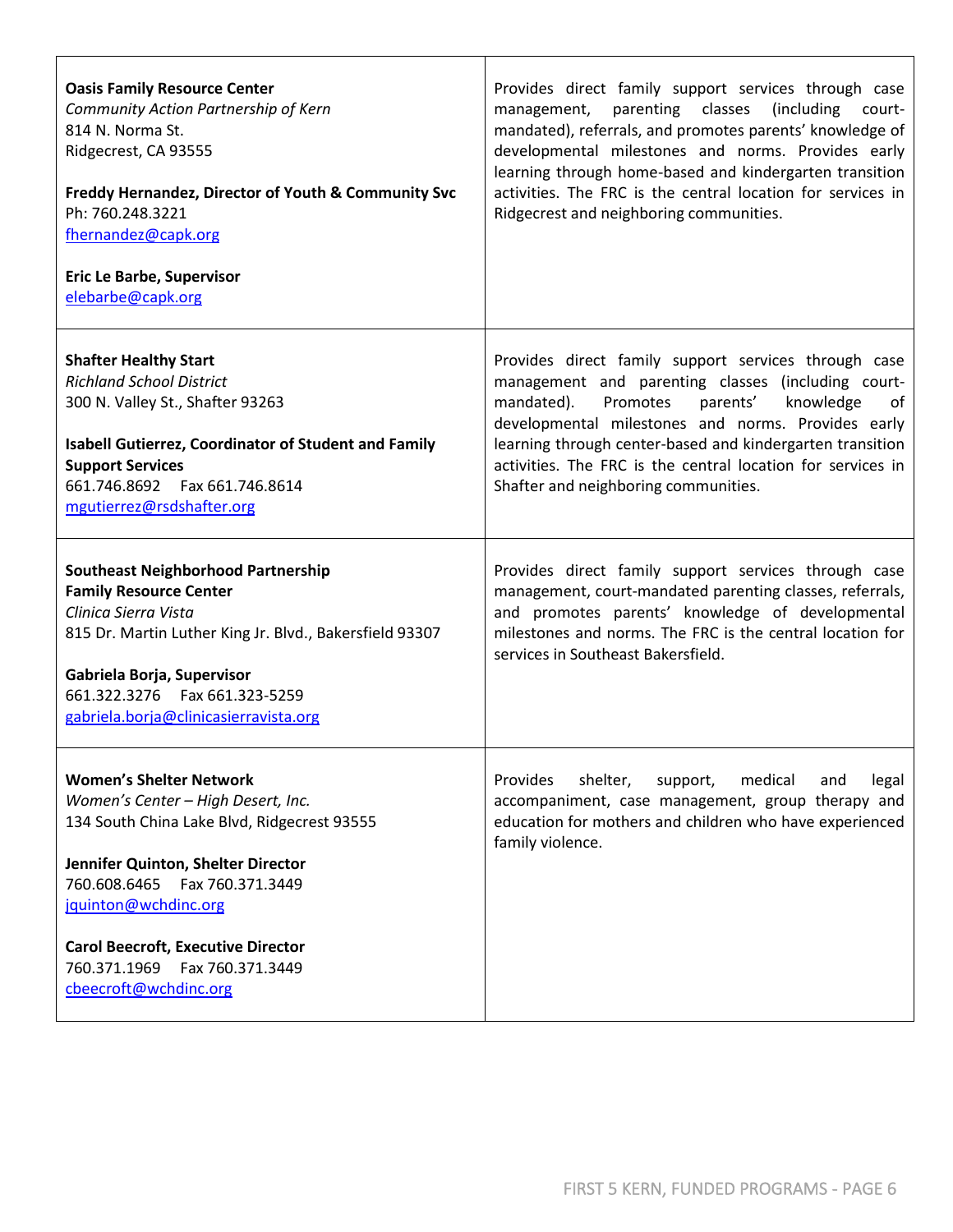## FOCUS AREA 3: EARLY CHILDCARE AND EDUCATION

| <b>Bakersfield Adult School Health Literacy Program</b><br>Kern High School District<br>501 South Mt Vernon Avenue, Bakersfield 93307<br><b>Stacy Barnett, Children's Center Administrator</b><br>661.835.1855    Fax 661.836.3710<br>stacy barnett@kernhigh.org                                                                                                                                      | Provides parents with knowledge of developmental<br>milestones and behavioral norms, monthly interactive<br>parent/child workshops, take-home health kits that<br>promote parent/child interactive activities and teaches<br>parents reading strategies.                                                                                                                      |
|-------------------------------------------------------------------------------------------------------------------------------------------------------------------------------------------------------------------------------------------------------------------------------------------------------------------------------------------------------------------------------------------------------|-------------------------------------------------------------------------------------------------------------------------------------------------------------------------------------------------------------------------------------------------------------------------------------------------------------------------------------------------------------------------------|
| <b>Blanton Child Development Center</b><br>Kern County Superintendent of Schools<br>300 East Truxtun Avenue, Suite B, Bakersfield 93305<br>Mailing: 1300 17th Street, Bakersfield 93301<br><b>Gladys Garcia-Jara, Director II Early Childhood Education</b><br>661.636.4386    Fax 661.852.5694<br>glgarcia-jara@kern.org<br>Ocanel Martinez, Site Supervisor I<br>661.852.5651<br>omartinez@kern.org | Provides support to parenting teens through parent<br>education classes and promoting the importance of literacy<br>and reading to children and participating in school<br>readiness activities.                                                                                                                                                                              |
| <b>Delano School Readiness</b><br><b>Delano Union School District</b><br>Preschool: 1959 Princeton Street, Delano 93215<br>FRC: 1842 Norwalk Street, Delano 93215<br>Mailing: 1405 12 <sup>th</sup> Avenue, Delano 93215<br>Michael Bledsoe, Director, Child Development Services/<br><b>Transitional Kindergarten</b><br>661.721.5000 x 00114<br>Fax 661.721.3099<br>mbledsoe@duesd.org              | Provides direct family support services through case<br>management, parenting classes, referrals, and promotes<br>parents' knowledge of developmental milestones and<br>norms. Provides early learning through center-based,<br>home-based, and kindergarten transition activities. The FRC<br>is the central location for services in Delano and<br>neighboring communities. |
| <b>Discovery Depot Child Care Center</b><br><b>Bakersfield Homeless Center</b><br>1600 East Truxtun Avenue, Bakersfield 93305<br>DeCondia Ferguson, Child Development Services<br><b>Manager</b><br>661.324.0984<br>Fax 661.401.2044<br>dferguson@bakhc.org                                                                                                                                           | Provides early childcare and education to children ages 0 to<br>5 of homeless families, and parent education classes.                                                                                                                                                                                                                                                         |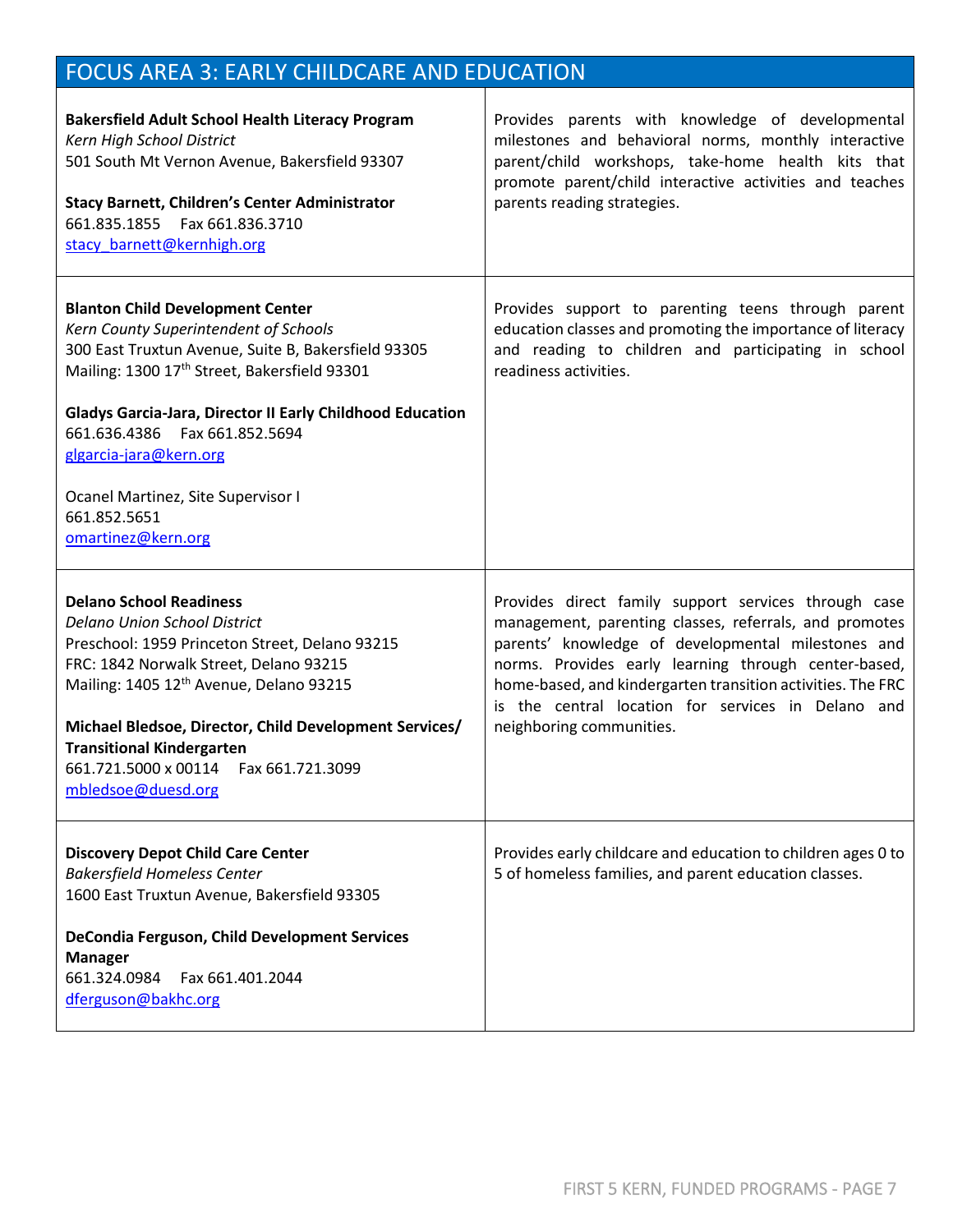| <b>Lost Hills Family Resource Center</b><br>Lost Hills Union School District<br>14823 Office Lane, Lost Hills 93249<br>Mailing: PO Box 158, Lost Hills 93249<br><b>Marisol Cordero, Coordinator</b><br>661.797.3042    Fax 661.797.3085<br>macorde@losthills.k12.ca.us                                              | Provides early education activities, parent and community<br>education, and case management services catered to the<br>needs of each individual family. Provides early learning<br>through center-based and home-based kindergarten<br>transition activities. The FRC is the central location for<br>services in Lost Hills and neighboring communities. |
|---------------------------------------------------------------------------------------------------------------------------------------------------------------------------------------------------------------------------------------------------------------------------------------------------------------------|----------------------------------------------------------------------------------------------------------------------------------------------------------------------------------------------------------------------------------------------------------------------------------------------------------------------------------------------------------|
| <b>Neighborhood Place Community Learning Center</b><br>North of the River Recreation and Park District<br>401 Willow Drive, Bakersfield 93308<br>Mailing: 3825 Riverlakes Drive, Bakersfield 93312<br>Sonia E. Quill, Community Services Supervisor<br>661.392.2029    Fax 661.392.2048<br>squill@norrecreation.org | Provides court-mandated parenting<br>classes, family<br>knowledge<br>referrals,<br>and<br>promotes<br>parents'<br>of<br>developmental milestones and norms. Provides early<br>learning through center-based and kindergarten transition<br>activities.                                                                                                   |
| <b>Small Steps Child Development Center</b><br>Alliance Against Family Violence and Sexual Assault<br>1600 East Truxtun Avenue, Bakersfield 93305<br>DeCondia Ferguson, Child Development Services<br><b>Manager</b><br>661.872.4908    Fax 661.401.2044<br>dferguson@bakhc.org                                     | Provides early childcare and education to children ages 0 to<br>5 whose mothers are victims of domestic violence, while<br>supporting the family through integrated services such as<br>court visits, parent education, counseling, housing and job<br>placement.                                                                                        |
| South Fork Preschool and Day Care Center<br>South Fork Union School District<br>6401 Fay Ranch Road, Weldon 93283<br>Laura Smith, Program Director<br>760.378.2570    Fax 760.378.3046<br>Ismith@southforkschool.org                                                                                                | Provides quality childcare and early education to children<br>ages 3 to 5 in the Kern River Valley area, emphasizing school<br>readiness and developmentally appropriate activities.                                                                                                                                                                     |
| <b>West Side Outreach and Learning Center</b><br><b>West Side Recreation &amp; Parks District</b><br>500 Cascade Place, Taft 93268<br><b>Stephanie Molina, Recreation Superintendent</b><br>661.763.4246    Fax 661.763.4240<br>steph@wsrpd.com                                                                     | Provides direct family support services through case<br>management and promotes parents' knowledge of<br>developmental milestones and norms. Provides early<br>learning through center-based and kindergarten transition<br>activities.                                                                                                                  |